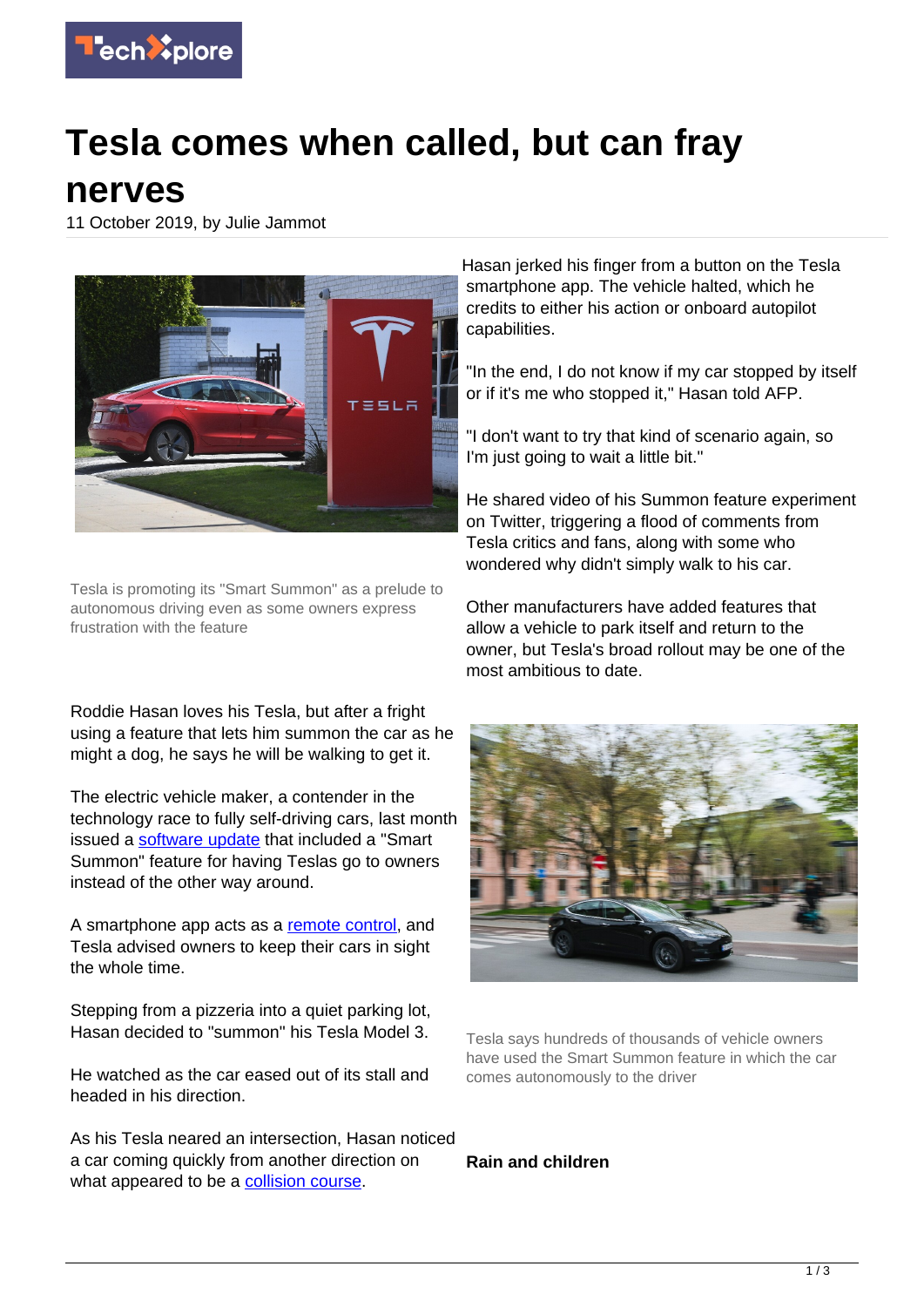

Edmunds.com director of vehicle testing Dan Edmunds was troubled by what he saw in video clips shared online by Hasan and others even though countless cases of Summon working just fine have probably not been similarly put on display.

"I don't like using members of the public as development engineers," Hasan said of Tesla owners being de facto testers of the new feature.

"Doing it this way might be fine for a phone app, but for a [vehicle](https://techxplore.com/tags/vehicle/) that's going to be coexisting with cars on the highway and pedestrians... it's unimaginable to me."

Tesla did not respond to an AFP request for comment.

Tesla co-founder and chief executive Elon Musk tweeted last week that Smart Summon had been used more than 550,000 times within days of becoming available.

Musk has expressed confidence that next year Tesla would launch a "robo-taxi" platform that would let self-driving vehicles provide people rides on demand.

Smart Summon is considered a step toward Teslas being able to operate without need of human drivers.

"I have kids, so to be able to call the car, when it's raining outside or you have a bunch of bags, it's nice to get the car coming to you," said John Stringer, president of Silicon Valley's Tesla Owners A plan to deploy fully autonomous vehicles on the Club.

"It's the next closest thing before full self-driving, the car being to make its way through the [parking](https://techxplore.com/tags/parking+lot/) [lot.](https://techxplore.com/tags/parking+lot/)"



Tesla CEO Elon Musk says he wants to deploy fully autonomous vehicles as soon as next year, despite doubts from analysts

The California-based company's vehicles boast "autopilot" capabilities, but at a level for use on highways only and with someone in the driver's seat to take control if needed.

"If I had to choose between the two features, I prefer autopilot; it changed my life on daily basis," Stringer said.

"When you get home, you're tired of long day at work, and you still need to unwind after driving for an hour—but now I unwind from day of work in my car."

## **Race against time**

road next year "does not leave much time, especially given that caution has replaced early optimism for the technology, according to BCG consulting firm automotive specialist Xavier Mosquet.

Major car companies along with firms such as Uber and Google-owned Waymo have been in a race to field [self-driving cars,](https://techxplore.com/tags/self-driving+cars/) but it is looking as though the finish line could take a few more years to reach than first thought.

Mosquet said challenges in the way included